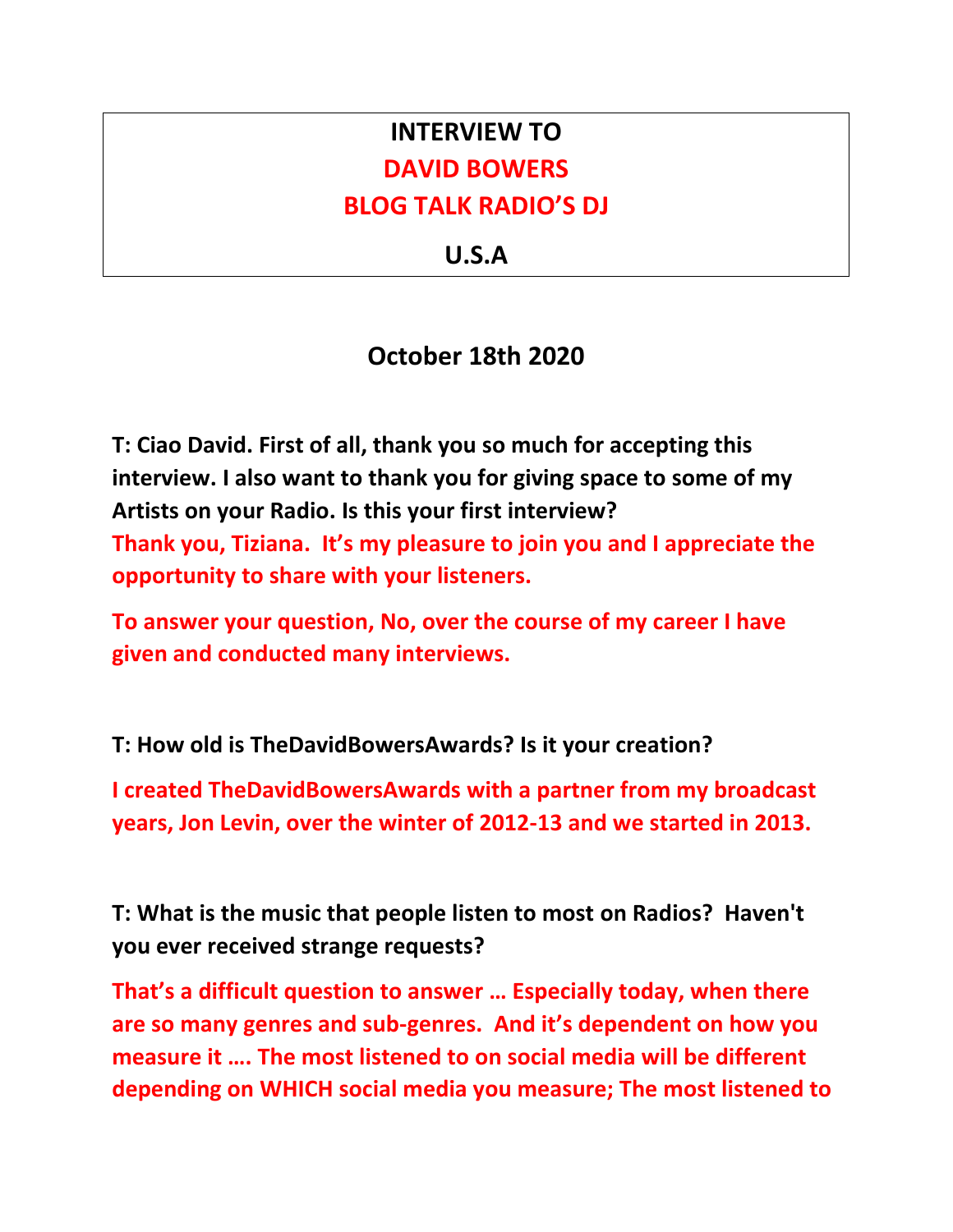**measure on actual broadcast ratings will be different depending on age groups, among other factors.**

**But, overall, pop holds its own because, as the name implies … its 'pop' .. popular. Hard rock has declined in recent years, primarily because it has divided itself with so many sub-genres and Country has had a resurgence, both in the US and abroad, especially the UK and Europe. And the explosive emergence of KPOP (Korean pop music and groups) has boosted pop music immensely.** 

**As for strange requests, yes, you get all kinds and, an unwritten rule of thumb is that the stranger the request is, the stranger the requester probably is. I've received some so strange I wouldn't even repeat them here. Give people the chance to surprise you and they will.** 

**T: The Covid-19 is killing many people, but also many businesses, including the music business. Do you think when this's over, the music's going to come back to life, and it's all going to be the way it was?**

**Yes and no .. let me explain. YES it will come back …. Music is a part of life, a part of our existence … like love, socializing and religion/spiritualism. But no, it's not going to be 'the way it was.' Even if we could eradicate the corona virus (which isn't likely given the number of people who refuse vaccinations) there will always be a heightened awareness of social diseases. Live music will return, and there WILL be a turn back towards the way it was but, like the violence that has put everyone on alert in those situations, communicable diseases have become a major part of the equation.**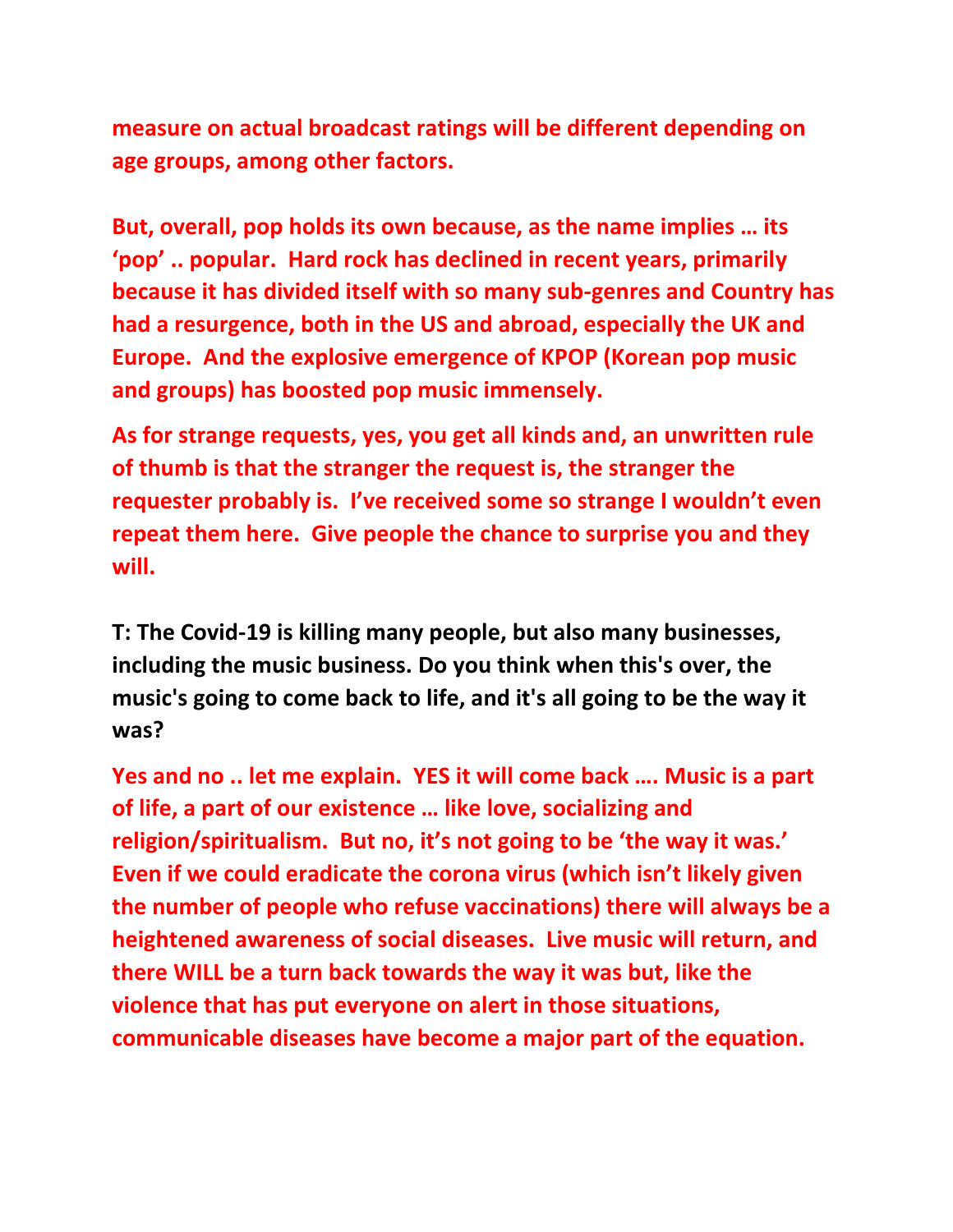**T: I suppose you know the details of music biz. In 30 years of work, I've seen it change a lot. Tell me what you think in general, and do you think there's still room for emerging young people?**

**The music industry, like most things in our lives, is a constantly evolving entity but yes, there will always be room for emerging young people. The only thing that will change to any major extent is the ability to get heard and noticed. Just as the Internet is a double edged sword, new challenges and opportunities will evolve and two basic factors will decide who succeeds and who doesn't: 1) who adapts to the changing situation the best and 2) who works the hardest at it.**

**T: Do you think that music has been all discovered, or will there still be something New to invent, who knows, maybe a new genre of music?**

**New genres and styles of music will continue to evolve and emerge, just as people do. Not so much 'invention' as variety and style. Rock grew out of several types of music …… country, soul, pop, gospel all contributed by affecting peoples enjoyment and participation. The evolution of doo wop ultimately influence what we now call rap. I remember being interviewed by Claude Hall in Billboard Magazine back in 1973 and his asking me if I thought disco would last. My answer was, it will settle into its place in the overall landscape of music. It won't always be the 'dominant' style but, it will establish its niche in music.**

**Today, we don't call it disco but, what, in fact is 'dance music'? And what is EDM if not electric disco dance music? We don't call soul music 'negro' music anymore but it's still a major force in music.** 

**So yes, there will always be differing styles and development of**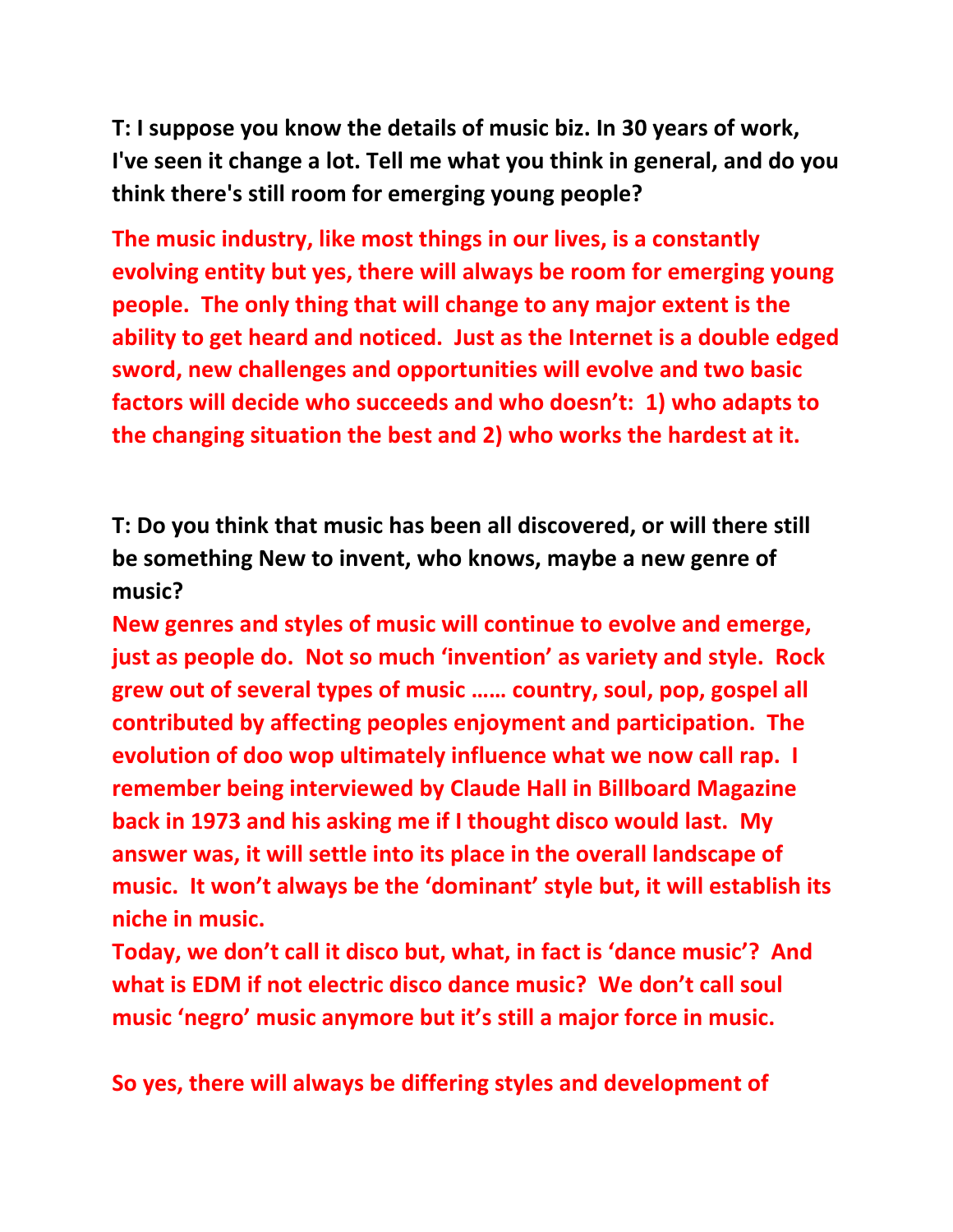**music, some new sub-genres and, who knows, perhaps someone WILL come up with an new 'invention' but, you can BET they will continually evolve into new forms.**

**T: So many musicians ask me this question "How do I get paid from radio airplay?" I know how it works, but I'd like to leave it up to you to explain how a radio works.**

**Oh wow! Thanks, Tiziana! Educators and professionals get paid to teach classes to explain the how this works.** 

**But, to compress it into a quick answer, let me borrow an explanation that I found in Soundcharts Blog, which sums it up pretty well:**

**Artists profits from radio are called "Royalties." Soundcharts said: Radio royalties payouts system works by first having the radio station purchase a blanket license from the local performance rights organization(s). Then, the radio station reports the songs it has broadcasted back to the PRO, which uses that data to allocate and distribute the royalties-due to the proper artists and their representatives. This process can take a while — it's not uncommon for artists to get their royalties more than a year after the actual broadcast took place.**

**T: Are radio interviews still as important as they were in the past? If yes, why?** 

**Interviews YES; radio, not so much! The Internet and the ability to find what you want when you want it has hurt radio as we have known it. Listenership has been slipping for several years and**